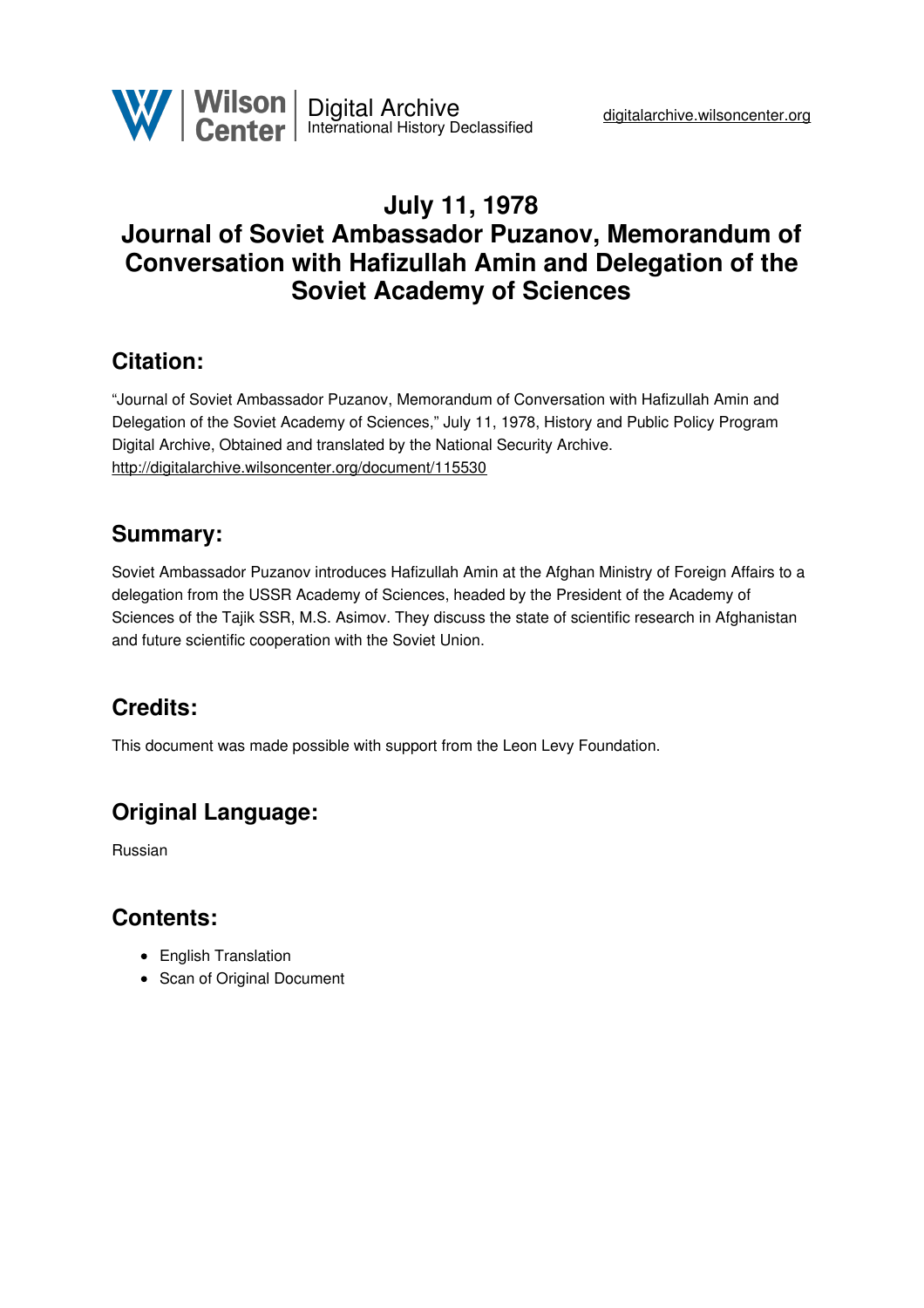From the journal of A.M. Puzanov

Record of Conversation with the Secretary of the PDPA Central Committee, Deputy Prime Minister and Minister of Foreign Affairs of the Democratic Republic of Afghanistan Hafizullah Amin

July 11, 1978

I visited H. Amin at the Ministry of Foreign Affairs and introduced to him the delegation from the USSR Academy of Sciences, headed by the President of the Academy of Sciences of the Tajik SSR, corresponding member of the USSR Academy of Sciences M.S. Asimov. The delegation arrived in Afghanistan for talks on Soviet-Afghan scientific cooperation.

At the beginning of the meeting, H. Amin welcomed the Soviet delegation to revolutionary Afghanistan and said that the Saur Revolution has become a moment of pride not only for the Afghan people, but for the people of other nations as well. It was the product of the Great October Socialist Revolution and is an example for many countries. We have always found inspiration in the October Revolution and many Afghan revolutionaries were raised on the works of the great Lenin.

Focusing on Soviet-Afghan relations, H. Amin said that in the course of the realization of the April revolution and afterwards, we have always been very sincere and close with our Soviet friends, who give us their full support and assistance. The Soviet embassy always helps us in times of trouble, and this is key to the victory of our revolution. The cooperation between our countries in the field of science and culture, H. Amin continued, will have a major impact on all aspects of Afghan society. From the first days of the creation of our party we have said that the experience of the Soviet Union is one of the main conditions of our success, and we consider it a great honor to be able to reply on the experience of our Soviet friends. Even though Afghanistan is a small country, we have a lot of talent and items of cultural value; each ethnic group in our country has a rich history and culture. An important goal of the revolution is unite all the peoples and all the material and cultural resources for the victory of the revolution. For this, we have to actively promote research and [missing line] Soviet Union's space exploration was carried out on a strictly scientific basis, the same in our country – all plans and programs have to be strictly scientific and realistic. If we in some case we take on fantastic, unrealistic project, both sides will bear responsibility for it.

In response, the head of the Soviet delegation congratulated H. Amin with the victory of the April Revolution and briefly spoke about the purpose of the Soviet scientists' visit: to become acquainted with the state of scientific research in the DRA, to establish closer contacts with Afghan scholars, and to make plans for future cooperation and to invite Afghan scholars to visit the Soviet Union.

H. Amin promised to render maximum assistance to the Soviet delegation and said in conclusion: "We have no secrets from our Soviet friends, because we always sought to teach the members of our party the four basic qualities: patriotism, Marxism, Sovietism, and internationalism."

The Soviet ambassador thanked H. Amin for meeting with the Soviet delegation and said that the Soviet scientists' visit to the Democratic Republic of Afghanistan is further evidence of the growing friendship between the Soviet and Afghan people. Undoubtedly, the talks that the delegations will hold in Kabul will open new avenues in diversifying Soviet-Afghan cooperation, taking the impetus from the victory of the April revolution.

USSR Ambassador in the Democratic Republic of Afghanistan,

A. Puzanov

**[Signed**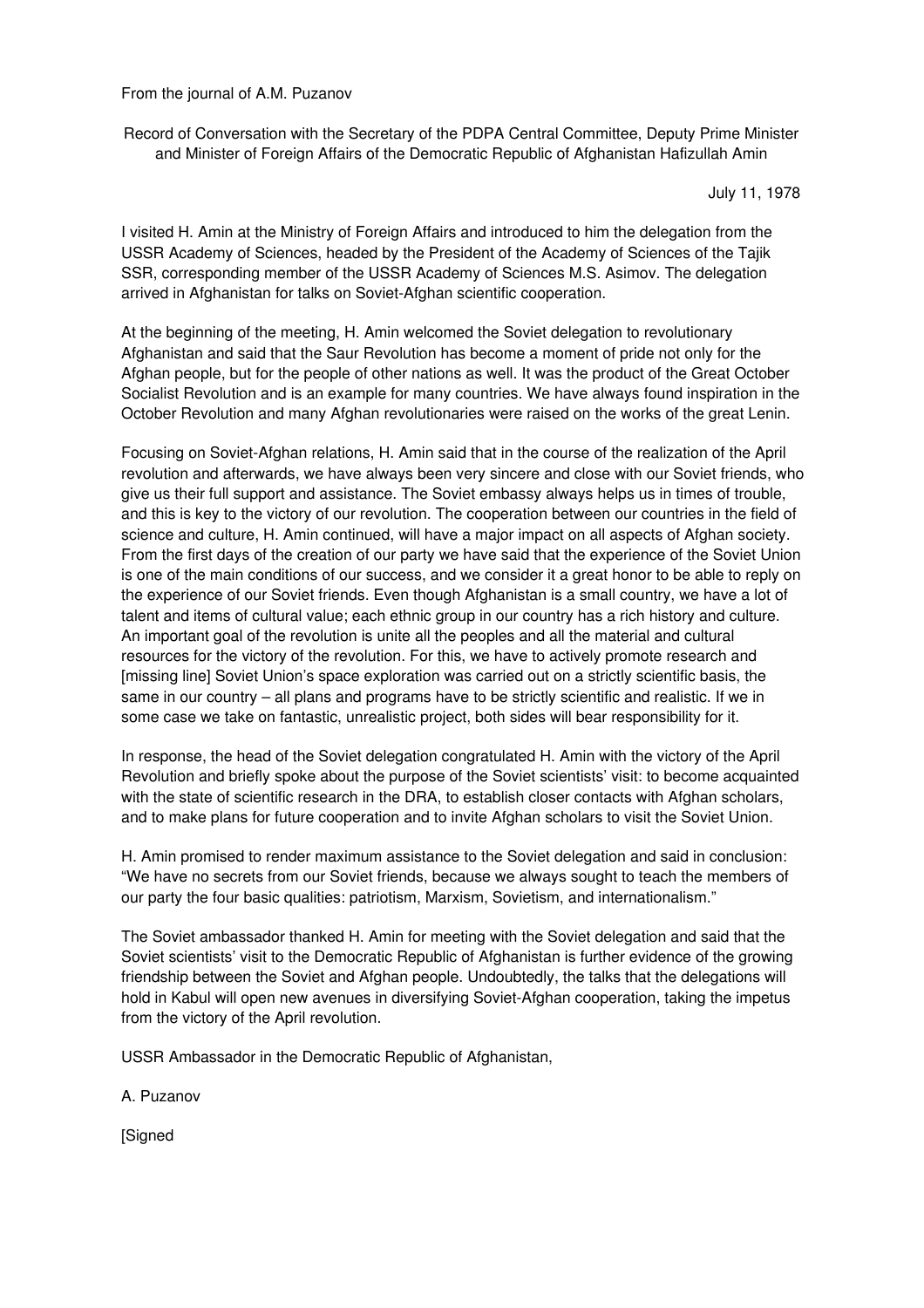Bx.  $1286 - 066$  $.31 - 197$ "26" HUCH 1978 I **ИЗ ЛНЕВНИКА** M. ILVBAHOBA Hox.  $E \mathscr{D}/\mathscr{F}$ ЗАПИСЬ БЕСТИМ<br>с секретарем ЦК НИИА, заместителем премьер-<br>министра, министром иностраниих дел ДРА<br>ХАФИЗУЛЛОМ АМИНОМ ( RECT 8791 RICHT II

CD. UL. 

سيا جا<br>په

 $\frac{1}{\sqrt{2}}$ 

 $\overset{\leftrightarrow}{\mathbb{C}}$ 

 $\frac{1}{\sqrt{2}}$ 

 $\frac{1}{2}$ 

91  $\bar{z}\bar{z}$ 

 $\frac{1}{2}$ 

 $\frac{1}{4}$ 

大学生の (1992) 大学の (1993年の) (1994) 1994

Посетил Х.Анниа в Министерстве иностранных дел и представил ему делегацию Академии наук СССР во главе с президентом Академии наук Таджикской ССР, членом-корреспондентом АН СССР, депутатом -Верховного Совета СССР М.С. Асимовым, прибывшую в ДРА для переговоров о советско-аўганском научном сотруднічестве.

В начале беседы Х.Амин приветствовал советскую делегацию в связи с ее прибытием в революционный Афганистан и сказал, что революция 7 саура стала предметом гордости не только для афганского народа, но и для народов других стран. Она была следствием Великой Октябрьской социалистической революции и является примером для многих стран мира. Мы всегда чернали вдохновение из ндей Октябрьской революции и многие а танские революционеры воспитаны на трудах великого Ленина.

Остановлвшись на советско-аўганских отношениях, Х.Амин сказал, что как в ходе осуществления апрельской революции, так и в последующий пернод, мы всегда были очень искренни и близки с советскими друзьями, которые оказывают нам всесторонною помощь и поддержку. Советское посольство всегда приходит нам на помощь. в трудные моменты, и это является залогом победы нашей революции. Сотрудничество наших стран в области науки и культуры, продолжал Х. Амин, окажет большое влияние на все стороны жизны афганского общества. С самого первого дня создания нашей партии мы говорили и говорим о том, что опыт Советского Союза - главное условие наших успехов, и мы считаем для себя большой честью, что имеем возможность опереться на опыт советских друзей. Хотя Афганистан и небольшая страна, у нас немало талантов и культурных ценностей, каждая народность нашей страны имеет свою богатую историю и культуру. Важной целью революции является объединить весь народ, все материальные и кульрурные ресурсы для победы революции, а для этого мы должны широко развивать научные последования и в этом мы ждем Вашей помощи и содействия. Вопросы развития нашей науки должны решаться реалистически с учетом условий Афганистана и здесь неуместны фантастические, нереальные проскты. Так же клк